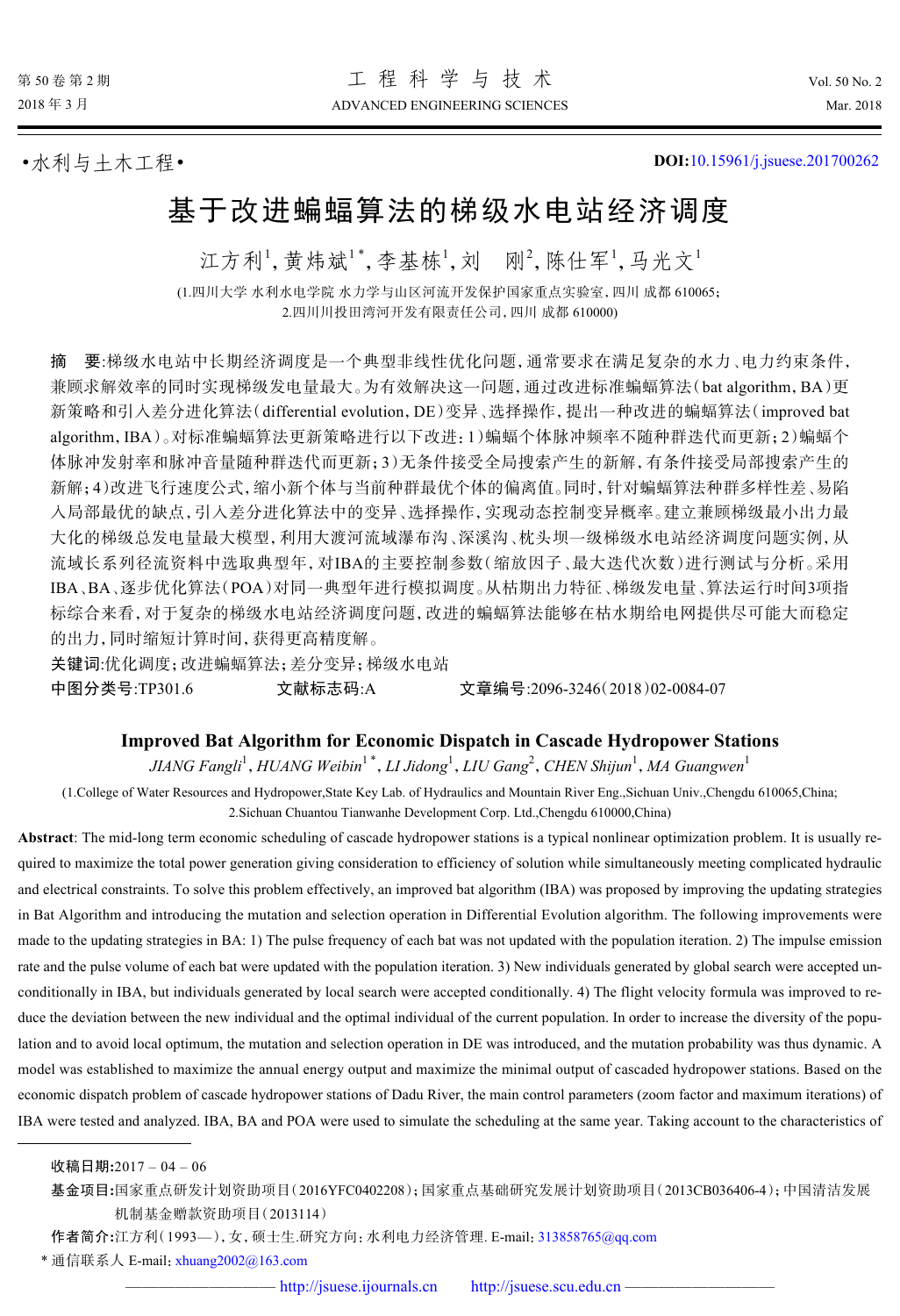output in the dry season, the total power generation and the running time, we can conclude that compared with the other two algorithms, the simulation results obtained by using IBA verified its superiority in both efficiency and precision.

**Key words**: optimal scheduling;improved bat algorithm;differential mutation;cascade hydropower stations

中国在应对气候变化及能源结构转型的过程 中,尽可能地利用水能这一可再生能源,对于减轻环 境压力和能源可持续发展意义重大。梯级水电站年 总发电量主要取决于年径流量与其分布,以及水库 调度管理。为提高水能利用率和供电水平,应充分发 挥有调节性能水库的容量效益,实行梯级水电站经 济调度<sup>[\[1](#page-5-0)–[3](#page-5-1)]</sup>。由于梯级水库间复杂而密切的水力、电 力联系,梯级水电站经济调度呈多维数、动态性、非 线性等特点,涉及水库入流、库容、水头、出力等多个 变量,求解复杂。

当前,为解决水电站经济调度问题,学者们引进 了较多的求解算法。传统的经典算法有非线性规划 (NLP)<sup>[[4](#page-5-2)]</sup>、拉格朗日松弛法(LR)<sup>[[5](#page-5-3)]</sup>、动态规划(DP)<sup>[[6](#page-5-4)]</sup>、 逐步优化算法(POA)<sup>[[7](#page-6-0)]</sup>等,现代启发式随机搜索方 法有遗传算法(GA)<sup>[[8](#page-6-1)]</sup>、差分进化算法(DE)<sup>[[9](#page-6-2)]</sup>、人工 蜂群算法(ABC)<sup>[[10](#page-6-3)]</sup>﹑粒子群算法(PSO)<sup>[[11](#page-6-4)]</sup>﹑蝙蝠算 法(BA)<sup>[[12](#page-6-5)]</sup>等。其中, 蝙蝠算法是2010年提出的新兴 启发式随机搜索群智能算法,具有并行性、分布式、 收敛速度快等特点,目前在科学领域已得到广泛应 用<sup>[\[13](#page-6-6)]</sup>, 但该算法也存在一些不足。

针对BA中缺乏变异机制而导致的种群多样性较 低,全局搜索能力较差,易陷入局部最优、收敛精度 不高等缺点,将差分算法变异、选择操作引入蝙蝠算 法中,改进种群更新策略,提出一种改进的蝙蝠算法 (IBA)。将其运用于梯级水电站经济调度问题中。

# **1** 数学模型

通常梯级水电站群中长期优化调度是根据给定 的入流过程和综合利用要求,以发电流量为决策变 量,制定并实施水电站中长期最优化运行调度方式, 以获得调度周期内总发电量最大或总发电效益最 大。随着中国社会经济发展及能源结构转型,电网安 全稳定运行需要大容量机组参与调峰运行。尤其是 对以水电为主的四川电网而言,在枯水期需提供给 电网尽可能大而稳定的出力值,以保证电力系统供 电的稳定性。因此,为充分发挥有调节性能水库容量 效益,保障电网安全稳定运行,同时替代火力发电, 减少碳排放,本文建立了兼顾梯级最小出力最大化 的梯级总发电量最大模型。

## **1.1** 目标函数

1)梯级总发电量最大

$$
E = \max \sum_{i=1}^{n} \sum_{t=1}^{T} K_{i,t} \cdot Q_{i,t} \cdot H_{i,t} \cdot M_t
$$
 (1)

2)構ြtext>使用
$$
\frac{1}{2} \frac{1}{2} \frac{1}{2} \frac{1}{2} \sum_{i=1}^{n} K_{i,t} \cdot Q_{i,t} \cdot H_{i,t}
$$

式中: *E*为调度周期内梯级总发电量; n为梯级电站数 量; *i* 为电站编号, *i* = 1,2,…, *n*; *T* 为调度周期时段数 者旬,本文以月为计算时段,即T = 12 ); *t*为计算时段 编号,  $t = 1, 2, \cdots, T$ ;  $K_{i,t}$ ,  $Q_{i,t}$ ,  $H_{i,t}$ 分别为第 $i$ 个电站 $t$ 时 段的综合发电系数、发电流量、净水头; *M<sub>t</sub>为t*时段的 时长;*NP*为整个调度期内梯级最小出力的最大值。 (中长期优化调度周期通常为一年,计算时段为月或

上述梯级水库调度模型是一个多目标复杂优化 决策类问题,模型求解较为复杂,通常采用线性加权 法、约束法将其转化为单目标优化问题<sup>[[1](#page-5-0)]</sup>。本文采用 约束法将整个梯级调度周期内最小出力最大化的目 标转化为一个约束条件,转化后有:

$$
\min_{1 \leq t \leq T} \sum_{i=1}^{n} K_{i,t} \cdot Q_{i,t} \cdot H_{i,t} \geq \varepsilon \tag{3}
$$

式中,ε为假定的最大化后的最小出力,根据整个梯 级调度周期内最小出力计算结果动态调整<sup>[\[14](#page-6-7)]</sup>。

在目标函数1)中加入梯级电站最小出力约束作 为惩罚项,最终的目标函数为:

$$
E = \max \sum_{t=1}^{T} \left[ \sum_{i=1}^{n} K_{i,t} \cdot Q_{i,t} \cdot H_{i,t} - \sigma_t \cdot \lambda \cdot \middle| \varepsilon - \sum_{i=1}^{n} K_{i,t} \cdot Q_{i,t} \cdot H_{i,t} \right] \cdot M_t
$$
\n(4)

式中, λ 为惩罚因子,为常数。σ*t*定义为:

$$
\sigma_{t} = \begin{cases} 0, \sum_{i=1}^{n} K_{i,t} \cdot Q_{i,t} \cdot H_{i,t} \geq \varepsilon; \\ 1, \sum_{i=1}^{n} K_{i,t} \cdot Q_{i,t} \cdot H_{i,t} < \varepsilon \end{cases} \tag{5}
$$

## **1.2** 约束条件

1)水库水量平衡

$$
V_{i,t+1} = V_{i,t} + (I_{i,t} - Q_{i,t} - S_{i,t}) \cdot M_t \tag{6}
$$

2)梯级水库水力联系

$$
I_{i+1,t} = Q_{i,t} + S_{i,t} + R_{i,i+1,t} \tag{7}
$$

3)水库水位约束

$$
Z_{i,t}^{\min} \le Z_{i,t} \le Z_{i,t}^{\max} \tag{8}
$$

4)过机流量约束

$$
Q_{i,t}^{u,\min} \le Q_{i,t} \le Q_{i,t}^{u,\max} \tag{9}
$$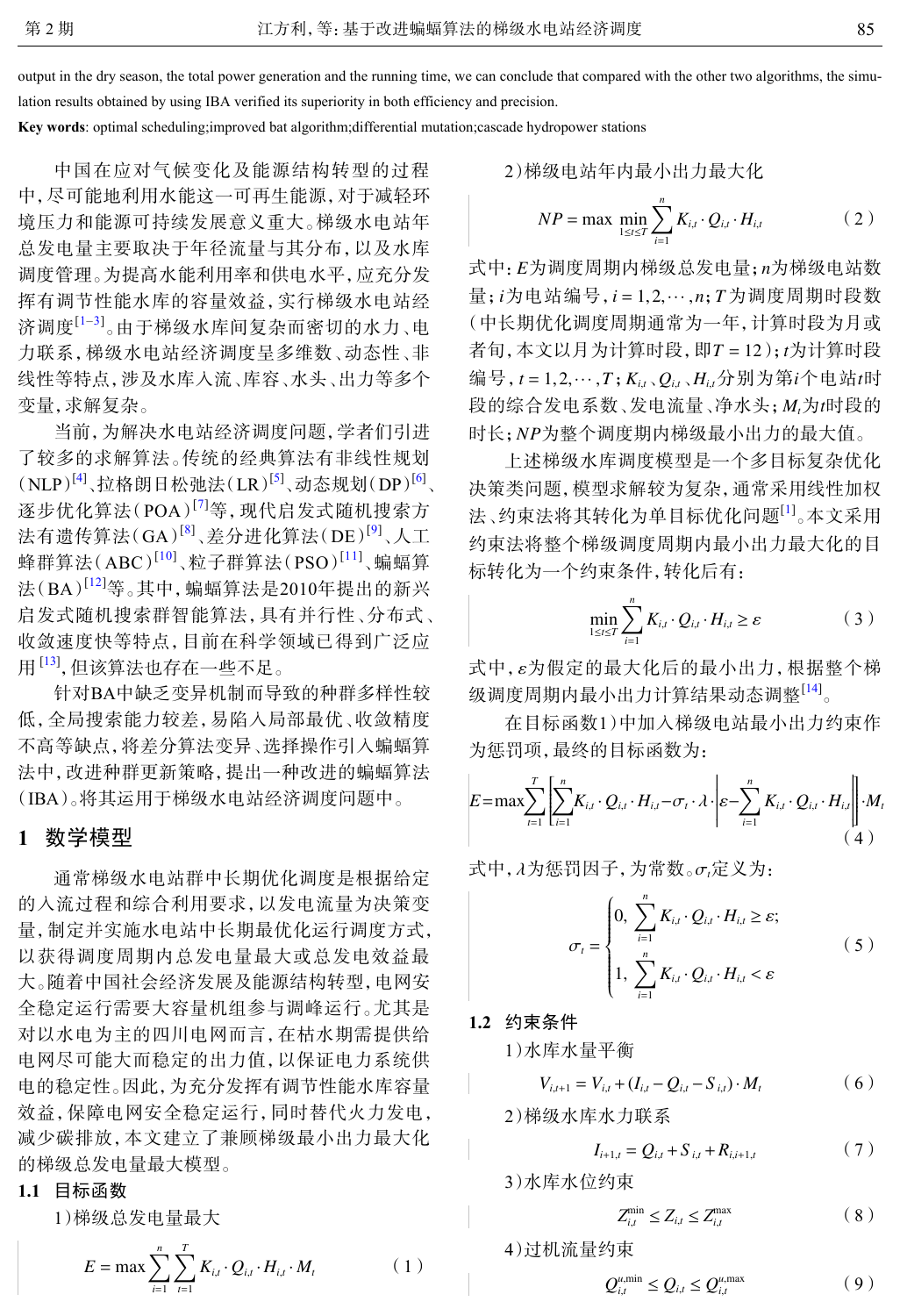5)下泄流量约束

$$
Q_{i,t}^{\min} \le Q_{i,t} + S_{i,t} \le Q_{i,t}^{\max} \tag{10}
$$

6)单站出力约束

$$
N_{i,t}^{\min} \le K_{i,t} \cdot Q_{i,t} \cdot H_{i,t} \le N_{i,t}^{\max} \tag{11}
$$

7)调度期末水位限制

$$
Z_{i,\text{start}} = Z_{i,\text{end}} \tag{12}
$$

 $8)$ 所有变量非负约束(≥ $0)$ 。

其中,  $V_{i,t}$ 、 $V_{i,t\text{-}1}$ 分别为 $t$ 时段初、末第 $i$ 个水库库 *Ii*,*<sup>t</sup> S <sup>i</sup>*,*<sup>t</sup> i t* 容, 、 分别为第 个水库 时段的入库流量、弃水流  $\exists$ ,  $R_{i,i+1,t}$ 为第 $i$ 个水库与 $i$ +1个水库在 $t$ 时段的区间流 量,  $Z_{i,t}$ 为第 $i$ 个水库 $t$ 时段的水位,  $Z_{i,t}^{\min}$ ,  $Z_{i,t}^{\max}$ 分别为第  $\iota$ 个水库 $\iota$ 时段允许的最低、最高水位,  $Q_{\iota,\iota}^{\iota,\min}$ 、 $Q_{\iota,\iota}^{\iota,\max}$ 分 别为第i个电站*t*时段水轮机组允许通过的最小、最大 流量,  $Q_{i,t}^{\min},Q_{i,t}^{\max}$ 分别为第 $i$ 个水库 $t$ 时段允许的最小、 最大下泄流量,  $N^{\min}_{i,t}$ 、 $N^{\max}_{i,t}$ 分别为第 $i$ 个电站 $t$ 时段允许 的最低、最高出力,  $Z_{i,{\rm start}}$ ,  $Z_{i,{\rm end}}$ 分别为水库 $i$ 调度周期 始末水位。

#### **2** 改进蝙蝠算法

#### **2.1** 蝙蝠算法

蝙蝠算法<sup>[[15–](#page-6-8)[17\]](#page-6-9)</sup>是Yang根据微型蝙蝠回声定位能 力于2010年提出的新型元启发式算法。微型蝙蝠通 过超声波进行回声定位,探测猎物,且随着自身与目 标距离的减小,逐渐增大脉冲发射频率,减小脉冲音 量。Yang将其与优化目标功能相联系,提出一种启发 式随机搜索的蝙蝠算法。

 $\pi$  于 目 标 函 数 为 max  $f(X)$ , 目 标 变 量 为  $X = (x_1, x_2, \ldots, x_n)$ *x*2 ,··· , *xd*) T 的优化问题,BA算法的实施过程如下:

数 $\mathit{T} N$  、脉冲音量最大值A $_0$  、脉冲发射率最大值 $R_0$  、脉 冲频率范围  $[f_{\text{min}}, f_{\text{max}}]$ 、音量衰减系数α、脉冲发射率 增强系数γ、搜索精度ε或最大迭代次数g<sub>max。</sub> Step1:参数初始化。模型参数具体包括种群个体

*Step2*: 蝙蝠位置初始化。蝙蝠在*d*维空间中随机 置 $\pmb{X}_j = \left(x_{j_1}, x_{j_2}, \cdots, x_{jd}\right)^{\text{T}}$ ,  $j = 1, 2, \cdots, TN$ 。计算个体适 应度值 *f*(X<sub>j</sub>), 根据其优劣确定当前种群最优蝙蝠个 体位置 $X_{\ast}$ 。 扩散分布一组可行解,即随机初始化每只蝙蝠的位

Step3:蝙蝠的搜索脉冲频率、速度、位置更新。 种群在每一次迭代过程中,更新搜索脉冲频率、速 度、位置,称之为全局搜索,公式如下:

$$
f_j = f_{\min} + (f_{\max} - f_{\min}) \cdot \beta \tag{13}
$$

$$
V_j^{g+1} = V_j^g + (X_j^g - X_*) \cdot f_j \tag{14}
$$

$$
X_j^{g+1} = X_j^g + V_j^{g+1} \tag{15}
$$

式中:β∈[0,1]为均匀分布的随机向量; *f<sub>j</sub>为第 j*只蝙 蝠的搜索脉冲频率,  $f_j$  ∈ [ $f_{\min}, f_{\max}$ ];  $\boldsymbol{V}^{\text{g}}_j$ ,  $\boldsymbol{V}^{\text{g+1}}_j$ 分别为第  $j$ 只蝙蝠在第 $g_{\searrow}g$ +1次迭代时的速度;  $X_j^s$ ,  $X_j^{s+1}$ 分别为 第 *j* 只蝙蝠在第 <sub>8、8</sub> + 1次迭代时的位置; *X* <sub>\*</sub>为当前种 群中最优蝙蝠个体的位置。

 $Step4$ : 生成均匀分布随机数 *rand* , 如果 *rand* > r<sub>j</sub> (第 *j*只蝙蝠脉冲发射率 ) , 则对当前种群最优解进行 替代Step3产生的第 j只蝙蝠的位置。这一步称为局部 随机扰动,产生一个新的个体,对其进行越界处理, 搜索,随机游走产生新个体的公式为:

$$
X_{\text{new}} = X_{\text{old}} + [\theta \cdot A^g] \tag{16}
$$

式中,  $\theta$ ∈ [−1,1]为均匀随机数,  $X_{\text{old}}$ 为当前种群最优  $\#$ ,  $X_\text{new}$ 为局部搜索产生新个体, $A$ 8为第 $g$ 次迭代种群 所有蝙蝠脉冲音量的平均值。

 $Step 5:$  计算种群所有个体适应度函数值  $f(X_j)$ , 生成均匀分布随机数 $r$ and;若 $r$ and<A<sub>*j*</sub>(第 $j$ 只蝙蝠脉 冲音量)且 $f(X_j) > f(X_*)$ ,接受本次迭代更新产生的 蝙蝠个体位置,按照式 $(17) \sim (18)$ 对 $r_j$ 、 $A_j$ 进行更新:

$$
r_j^{g+1} = R_0 \cdot [1 - \exp(-\gamma \cdot g)] \tag{17}
$$

$$
A_j^{g+1} = \alpha A_j^g \tag{18}
$$

式中, α、γ均为常数。对于任意α ∈ (0,1), γ > 0, 应有  $A_j^g \rightarrow 0, r_j^g \rightarrow R_0, \exists g \rightarrow \infty$ 

Step6:计算所有蝙蝠的适应度值,确定当前种群 最优解和最优值。

Step7:重复Step3~6,直至满足设定的终止条件。 Step8:输出全局最优解和最优值。

## **2.2** 算法的改进

个体的新解被接受,才更新其脉冲发射率 r<sub>j</sub>和脉冲音 量A<sub>j</sub>, 这一更新策略使得蝙蝠个体脉冲发射率r<sub>j</sub>更新 从2.1节可知,在蝙蝠算法中,每只蝙蝠个体脉冲 频率随迭代而更新,操作较复杂、费时。并且,蝙蝠算 法无条件接受局部搜索产生的新解代替全局搜索产 生的解,有条件接受本次迭代更新产生的新解。也 即:当前迭代更新产生的所有个体适应度函数值要 与当前种群最优值比较,只有优于当前种群最优的 蝙蝠个体的位置更新才被接受。然而,对于有多个峰 值的目标函数而言,这一更新策略很容易使函数值 陷入局部最优而难以跳出。在蝙蝠算法中,只有蝙蝠 速度缓慢,降低了局部搜索概率。此外,蝙蝠算法中 脉冲频率通常为正值,通过式(14)~(15)产生的新 个体将与当前种群最优个体产生更大偏离,容易出 现不符合约束的无效个体,且这一无效个体很可能 将一直存在于种群中,难以被取代,导致重复计算。 因此,针对以上缺陷,对蝙蝠算法做了以下改进: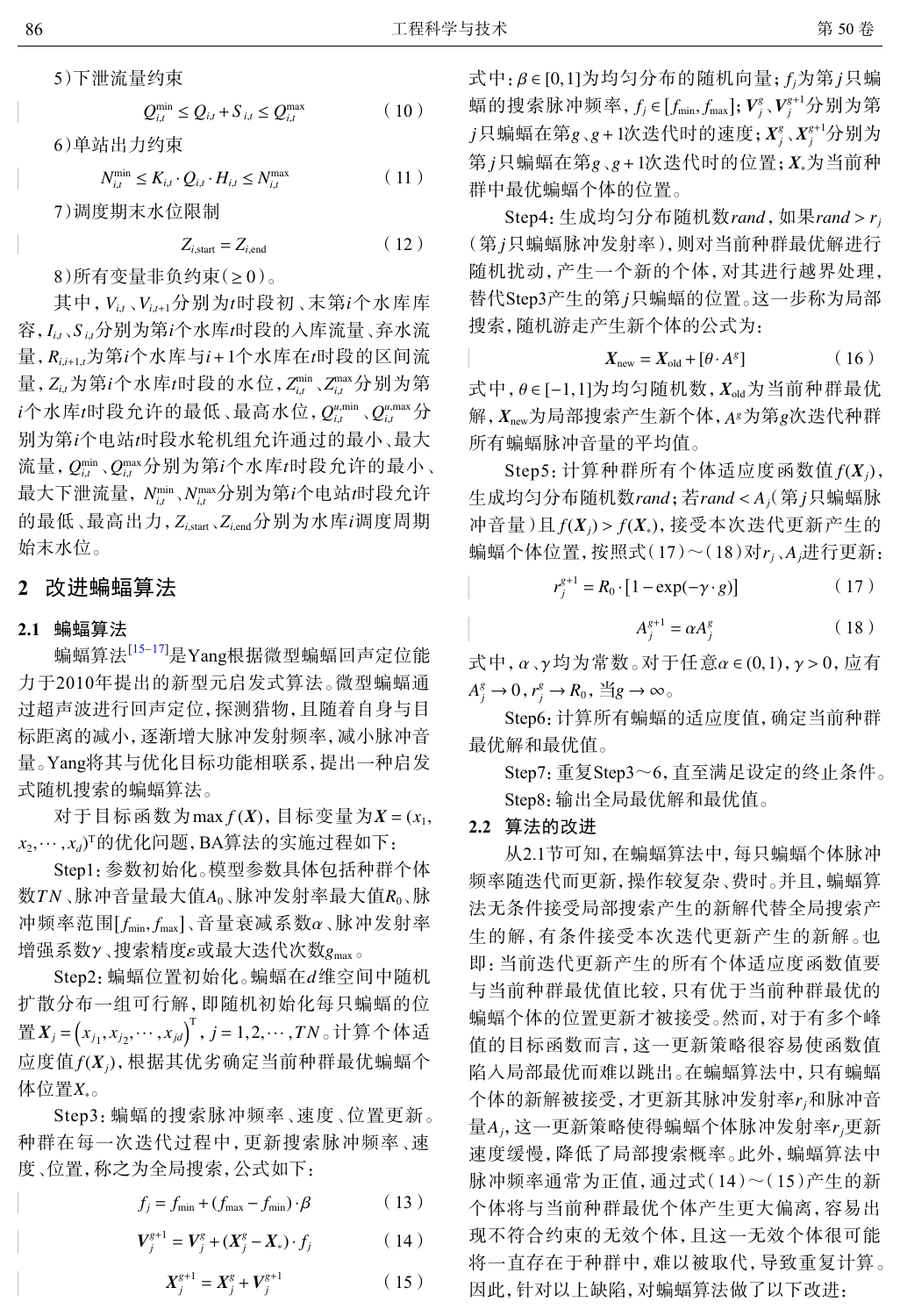1)在作者提出的改进蝙蝠算法中,每只蝙蝠个 体的脉冲频率不随个体 迭代而更新,减少计算时间。 蝙蝠个体脉冲频率初始化公式为:

$$
f_{j,i} = f_{\min} + (f_{\max} - f_{\min}) \cdot \beta_{j,i} \tag{19}
$$

式中,  $f_{\mu}$ 为第 j只蝙蝠第 $i$ 维度的搜索脉冲频率分量, β*j*,*<sup>i</sup>* ∈ [0,1] 为均匀分布随机数。

产生的新解  $X_j$ (g + 1) ; 对 于 局 部 搜 索 产 生 新 解  $X_{1,j}(g+1)$ ,只有当 $f(X_{1,j}(g+1)) > f(X_j(g+1))$ 时,才由  $X_{1,j}(g+1)$ 取代 $X_j(g+1)$ 作为第 $j$ 只蝙蝠的新位置。 2)更改新解接受条件,即无条件接受全局搜索

3)蝙蝠个体脉冲发射率*r<sup>j</sup>* 和脉冲音量 *Aj* 随种群 迭代而更新。

4)更改速度更新公式,如式(20)所示,缩小新个 体与当前种群最优个体的偏离值,使新个体靠近当 前种群最优个体。经实验证明,这一举措可以明显减 少计算时间,提高计算精度。

$$
V_j^g = V_j^{g-1} - (X_j^{g-1} - X_*) \cdot f_j \tag{20}
$$

5)针对蝙蝠算法中缺乏变异机制,种群多样性 较低,算法易陷入局部最优的不足,引入DE算法中 的变异、选择操作。

#### **2.3** 求解步骤

经以上改进,本文的改进蝙蝠算法为:

数 $\mathit{T} N$  、脉冲音量最大值A $_0$  、脉冲发射率最大值 $R_0$  、脉 冲频率范围 [fmin, fmax]及按照式(19)初始化的蝙蝠个 体脉冲频率矢量、音量衰减系数α、脉冲发射率增强 系数γ、缩放因子F、搜索精度ε或最大迭代次数 g<sub>max</sub>。 Step1:参数初始化。模型参数具体包括种群个体

Step2: 蝙蝠位置初始化。蝙蝠在d维空间中随机  $\mathbb{E}[X_j = (x_{j_1}, x_{j_2}, \cdots, x_{jd})^T, j = 1, 2, \cdots, TN$ 扩散分布一组可行解,即随机初始化每只蝙蝠的位

适应度函数值 *f*(X<sub>j</sub>), 根据其优劣确定当前种群最优 蝙蝠个体位置 $\pmb{X}_\ast$ 。 Step3:确定初始化种群最优个体。计算所有个体

Step4:种群全局搜索、更新。种群在每一次迭代

过程中,分别按照式(20)、(15)、(17)、(18)更新搜 索速度、位置、脉冲发射率、脉冲音量,对蝙蝠位置进 行越界处理。

Step5: 种群局部搜索。生成均匀分布随机数*rand*1、 *rand*2 , 如果*rand*1 > *r<sub>j</sub>* , 则按照式(16)对当前种群 最优解进行随机扰动, 产生一个新的个体  $X_{1,j}$ , 对 其进行越界处理,计算其适应度函数值。如果 $f(\pmb{X}_{1,j})$  >  $f(\pmb{X}_j)$ 且rand2 < A<sub>j</sub>, 局部搜索新解优于全局搜索新 解,则由局部搜索新解 $X_{1,j}$ 取代全局搜索新解 $X_j$ 。

数*rand*3, 如果*rand*3≤CR( 变异概率, 式(21)), 则按 照式(22)生成一个新的解 $X_{2,j}$ , 进行越界处理, 计算 适 应 度 函 数 值 。如 果  $f(\pmb{X}_{2,j}) > f(\pmb{X}_{j})$ ,则 由 $\pmb{X}_{2,j}$  取 代  $X_j$ 成为第 $j$  只蝙蝠第 $g$  次更新的位置。 Step6:种群差分变异、选择。生成均匀分布随机

$$
CR = 0.6 + g/(2 \cdot g_{\text{max}}) \tag{21}
$$

$$
X_{2,j}(g) = X_* + F \cdot (X_b(g) - X_c(g)) \tag{22}
$$

式中, *Xb*、*Xc*为从种群中随机抽取的两个不同个体。

Step7:计算所有蝙蝠的适应度值,确定当前种群 最优解和最优值。

Step8:重复Step4~7,直至满足设定的终止条件。 Step9:输出全局最优解和最优值。

在本文的改进蝙蝠算法中,按式(21)动态更新 种群变异概率,使得随着算法迭代次数增加,变异概 率增加;由于迭代后期个体间差异较小,也增强了算 法局部搜索能力。按式(22)产生的新个体继承了当 前种群最优个体的特征,同时,吸收了种群其他个体 信息,增加了种群多样性,加快收敛速度。

## **3** 实 例

<span id="page-3-0"></span>将改进蝙蝠算法用于求解瀑布沟、深溪沟、枕头 坝一级3个梯级水电站经济调度问题。其中,瀑布沟 水电站具不完全年调节性能,深溪沟、枕头坝一级水 电站均为径流式电站。3个梯级水电站基本参数如[表](#page-3-0)[1](#page-3-0) 所示,其中,瀑布沟水电站月水位变幅不超过30 m。

表 **1** 梯级水电站基本参数

|       |                 |     | Tab.1                            | <b>Parameters setting for cascade hydropower stations</b> |   |             |               |                                   |
|-------|-----------------|-----|----------------------------------|-----------------------------------------------------------|---|-------------|---------------|-----------------------------------|
| 参数    | 正常蓄水位/死水位/<br>m | m   | 调节库容/<br>$(10^4 \,\mathrm{m}^3)$ | 防洪限制水位/ 设计水头损失/<br>m                                      | m | 装机容量/<br>МW | 设计保证出力/<br>MW | 最大发电引用流量/<br>$(m^3 \cdot s^{-1})$ |
| 瀑布沟   | 850             | 790 | 389 400                          | 841                                                       |   | 3600        | 926           | 2 7 2 2                           |
| 深溪沟   | 660             | 655 | 814                              |                                                           |   | 660         | 253           | 2619                              |
| 枕头坝一级 | 624             | 618 | 230                              |                                                           |   | 720         | 206           | 2 7 2 4                           |

# **3.1** 算法参数测试与分析

体数TN、缩放因子F和最大迭代次数 $g_{\text{\tiny{max}}}$ 。根据文献[[15\]](#page-6-8), 改进蝙蝠算法(IBA)的主要控制参数有种群个 对于常规的优化问题,15~50个个体即可满足需求。对

于控制参数 $_F$ 和 $g_{\rm max}$ ,通过选取典型年进行不同参数 文年历史径流资料, 选取P=50%水文年作为典型年, 测试。可获得该梯级水电站1945—2015年共70个水 径流资料见表2。瀑布沟水电站调度期初水位设为790 m。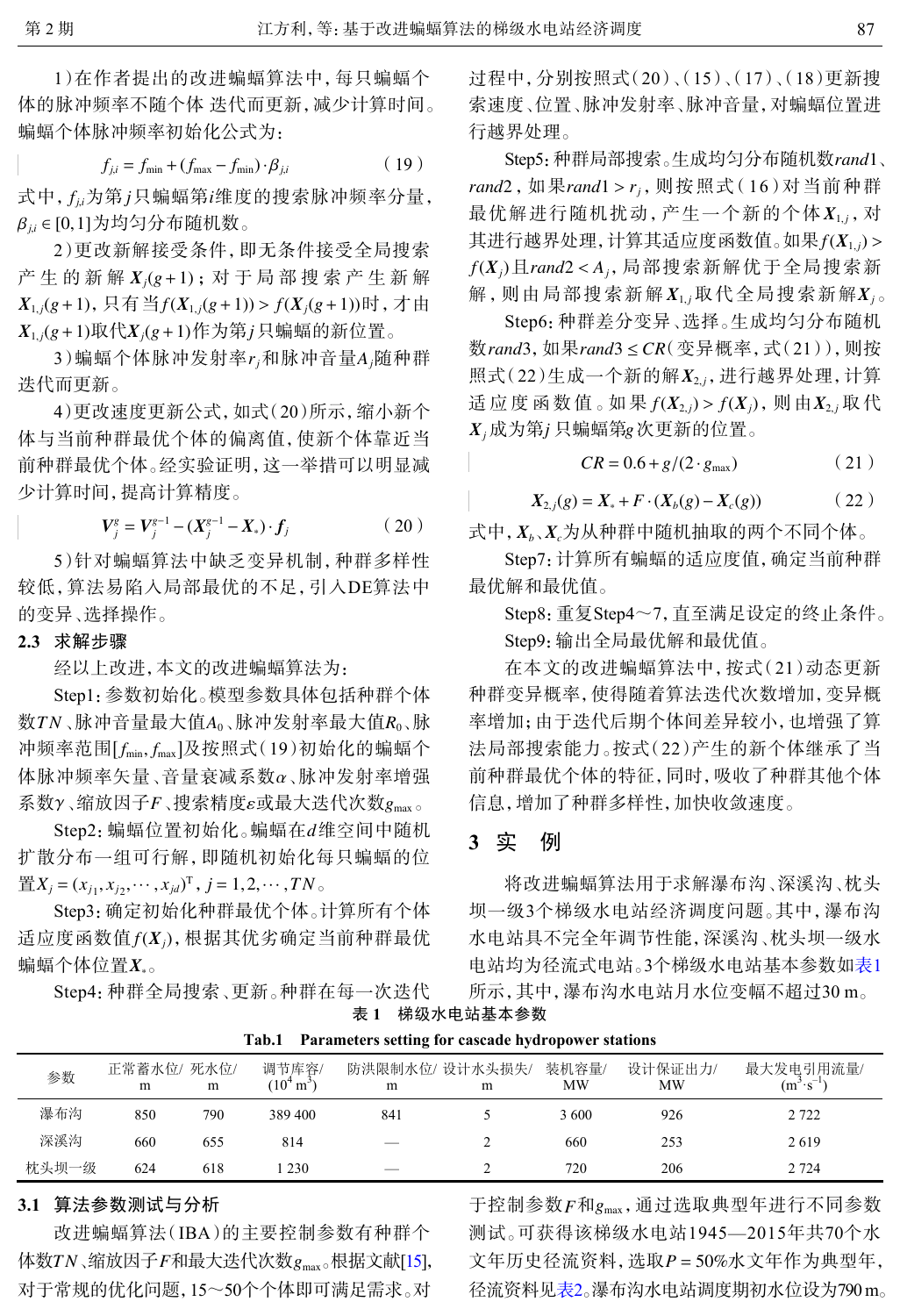| 表 2 |    | 典型年径流资料 |  |  |
|-----|----|---------|--|--|
|     | n. |         |  |  |

|    | Tab.2                          | <b>Reservoir inflows</b>         |                                  |
|----|--------------------------------|----------------------------------|----------------------------------|
| 月份 | 瀑布沟入流/<br>$(m^3 \cdot s^{-1})$ | 瀑、深区间流量/<br>$(m^3 \cdot s^{-1})$ | 深、枕区间流量/<br>$(m^3 \cdot s^{-1})$ |
| 6  | 2079                           | 63                               | 55                               |
| 7  | 2512                           | 134                              | 59                               |
| 8  | 1946                           | 100                              | 71                               |
| 9  | 1996                           | 99                               | 52                               |
| 10 | 1516                           | 42                               | 30                               |
| 11 | 973                            | 10                               | 22                               |
| 12 | 653                            | 10                               | 20                               |
| 1  | 475                            | 9                                | 11                               |
| 2  | 409                            | 9                                | 10                               |
| 3  | 442                            | 10                               | 9                                |
| 4  | 674                            | 9                                | 19                               |
| 5  | 1 4 4 4                        | 10                               | 20                               |

实验测试平台:操作系统Windows 10中文版, CPU为Intel(R)Core(TM)i5–5200U,主频为2.20 GHz, 内存为4.00 GB;基于VS2010平台,采用C#语言编程。

选取种群个体数 $TN = 30$ , 脉冲音量 $A_0 = 1.0$ , 脉 冲发射率最大值R<sub>0</sub>=1.0, 脉冲频率范围[0, 1], 音量 衰减系数α = 0.99, 脉冲发射率增强系数γ = 0.99 。设 置搜索精度 ε=0.001或最大迭代次数 $g_{\text{\tiny{max}}}$ 两种终止 条件,满足任一个终止条件算法都将结束。参数测试 结果如[图](#page-4-0)[1](#page-4-0)所示。

<span id="page-4-0"></span>



迭代次数 gmax 越大, 算法收敛到全局最优点的可能性 *g*max 过小,由于算法搜索时间过短,易收敛至局部最 优点。变异因子F主要影响当前种群最优个体变异程 度, *F* 越小, 如 *F* = 0.25时, 新个体吸收种群其他个体 以跳出当前局部最优点;随着F增大,新个体吸收种 渐增大; 但 *F* 过大, 如 *F* = 0.75时, 产生的新个体不再 由[图](#page-4-0)[1](#page-4-0)可看出:在其他参数相同的情况下,最大 越大,解的精度越高,但算法运行时间也越长;如果 信息越少,新个体与当前种群最优个体差异不大,难 群其他个体信息逐渐增大,新个体与当前最优个体 差异也逐渐增大,跳出当前局部最优的可能性也逐

匀性, 如表3所示, 因而 F取值不能过大。总的来看,  $F$ 取值范围为[ $0,1$ ]时,随着 $F$ 取值增大, 解的精度由 服从水力发电最优运行水位内在规律,尽管发电量 也较大,却难以保证梯级最小出力和枯期出力的均 低变高再变低。

表 *g*max  **3 = 1 000** 时梯级电站枯期出力特征

tions in dry periods when  $g_{\text{max}} = 1000$ **Tab.3 Output characteristics of cascade hydropower sta-**

|                | 枯期出力特征    |         |        |  |  |  |  |
|----------------|-----------|---------|--------|--|--|--|--|
| $\overline{F}$ | 最小值/MW    | 平均值/MW  | 标准差/MW |  |  |  |  |
| $\theta$       | 957.0     | 1 345.0 | 204.8  |  |  |  |  |
| 0.25           | 957.0     | 1 345.0 | 204.8  |  |  |  |  |
| 0.50           | 1481.0    | 1481.0  | 0      |  |  |  |  |
| 0.75           | 1 3 1 5 0 | 1448.8  | 66.9   |  |  |  |  |
| 1.00           | 957.0     | 1 343.4 | 203.7  |  |  |  |  |

### **3.2** 模拟计算结果及分析

中, *F* = 0.5,  $g_{\text{max}}$  = 1 000, 其余参数同上, 模拟优化调 采用IBA对典型年径流资料进行模拟计算,其 度结果如[表](#page-5-5)[4](#page-5-5)所示。

由[表](#page-5-5)[4](#page-5-5)可知,梯级水电站在丰水期(6—10月)蓄 水,在枯水期(12月—次年4月)供水,没有发生弃水 现象,水位变化及梯级电站出力过程符合调度要求, 改进蝙蝠算法模拟优化调度结果合理。

大迭代次数 g<sub>max</sub> = 10 000。利用蝙蝠算法、POA算法求 为分析比较算法的性能,分别用标准BA算法和 容易实现且可快速收敛的POA算法进行模拟计算。 实验中,蝙蝠算法的种群个体数、脉冲音量最大值、 脉冲发射率最大值、脉冲频率范围、搜索精度、最大 迭代次数、算法终止条件、初始种群生成方式等均与 改进蝙蝠算法相同,POA算法搜索步长为0.01 m,最 解问题时,设定的梯级最小出力值与改进蝙蝠算法 调节后最大化的最小出力相同。考虑水力发电丰枯 特性,枯期出力尽可能大而均匀才能保障电网安全 稳定运行,本文将着重分析梯级电站枯期出力情况[。表](#page-5-6)[5](#page-5-6) 为不同算法模拟计算的结果比较。

从[表](#page-5-6)[5](#page-5-6)中实际梯级最小出力值来看,IBA、BA、 POA算法分别为1 481、1 051、708 MW,设定梯级最 小出力值为1 481 MW,BA、POA算法不满足梯级最 小出力约束,未能实现梯级最小出力最大化目标。此 外,IBA算法得到的梯级最小出力满足梯级电站设计 保证出力要求,超过梯级设计保证出力96 MW。从梯 级电站枯期出力平均值及标准差来看,IBA算法优化 后的枯期出力大而均匀,明显优于另两种算法。这表 明采用IBA算法进行梯级电站优化调度,更能保障电 网安全稳定运行,这对于接入大量风电、光电等出力 波动率大的新能源电力系统而言意义重大。从梯级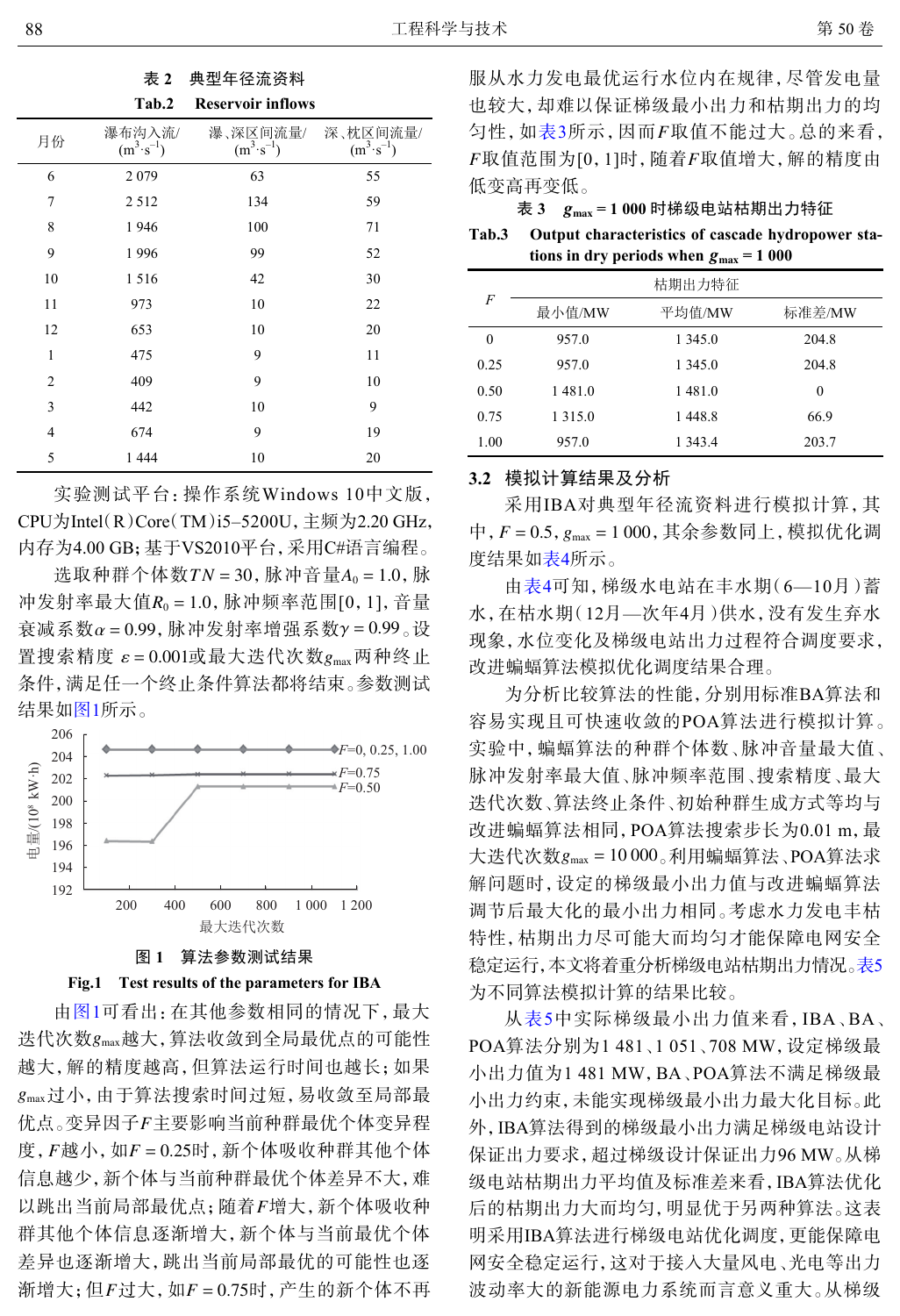年发电量和算法运行时间来看,IBA算法获得的发电 量较BA算法高出10<sup>7</sup> kW·h, 运行时间略短于后者; 尽 管POA算法运行时间与年发电量都优于IBA算法,但 其出力值却偏小而波动率大。因此,对于梯级水电站 经济调度问题,本文的IBA算法明显优于BA算法,也 优于传统的POA算法。

|                |            |                               |                               |                               | -----                         | $\sim$ permits because of $\sim$ |                               |                               |                               |                               |                    |
|----------------|------------|-------------------------------|-------------------------------|-------------------------------|-------------------------------|----------------------------------|-------------------------------|-------------------------------|-------------------------------|-------------------------------|--------------------|
|                | 瀑布沟        |                               |                               |                               |                               | 深溪沟                              |                               |                               | 枕头坝一级                         |                               |                    |
| 月<br>份         | 月末<br>水位/m | 入库流量/<br>$(m^3 \cdot s^{-1})$ | 发电流量/<br>$(m^3 \cdot s^{-1})$ | 弃水流量/<br>$(m^3 \cdot s^{-1})$ | 入库流量/<br>$(m^3 \cdot s^{-1})$ | 发电流量/<br>$(m^3 \cdot s^{-1})$    | 弃水流量/<br>$(m^3 \cdot s^{-1})$ | 入库流量/<br>$(m^3 \cdot s^{-1})$ | 发电流量/<br>$(m^3 \cdot s^{-1})$ | 弃水流量/<br>$(m^3 \cdot s^{-1})$ | 梯级出力/<br><b>MW</b> |
| 6              | 820.0      | 2079                          | 1457                          | $\mathbf{0}$                  | 1 5 2 0                       | 1520                             | $\theta$                      | 1 5 7 5                       | 1 5 7 5                       | $\mathbf{0}$                  | 2 3 8 8            |
| $7^{\circ}$    | 836.2      | 2 5 1 2                       | 2 0 9 4                       | $\mathbf{0}$                  | 2 2 2 8                       | 2 2 2 8                          | $\theta$                      | 2 2 8 7                       | 2 2 8 7                       | $\mathbf{0}$                  | 3835               |
| 8              | 841.0      | 1946                          | 1810                          | $\mathbf{0}$                  | 1910                          | 1910                             | $\theta$                      | 1981                          | 1981                          | $\mathbf{0}$                  | 3 4 7 5            |
| 9              | 841.0      | 1996                          | 1996                          | $\mathbf{0}$                  | 2095                          | 2095                             | $\theta$                      | 2 1 4 7                       | 2 1 4 7                       | $\mathbf{0}$                  | 3854               |
| 10             | 850.0      | 1516                          | 1 2 4 5                       | $\mathbf{0}$                  | 1 2 8 7                       | 1 2 8 7                          | $\mathbf{0}$                  | 1317                          | 1317                          | $\mathbf{0}$                  | 2454               |
| 11             | 850.0      | 973                           | 973                           | $\mathbf{0}$                  | 983                           | 983                              | $\mathbf{0}$                  | 1 0 0 5                       | 1 0 0 5                       | $\mathbf{0}$                  | 1947               |
| 12             | 847.1      | 653                           | 742                           | $\mathbf{0}$                  | 752                           | 752                              | $\theta$                      | 772                           | 772                           | $\mathbf{0}$                  | 1481               |
|                | 837.2      | 475                           | 764                           | $\mathbf{0}$                  | 773                           | 773                              | $\theta$                      | 784                           | 784                           | $\bf{0}$                      | 1481               |
| $\overline{2}$ | 823.6      | 409                           | 805                           | $\mathbf{0}$                  | 814                           | 814                              | $\mathbf{0}$                  | 824                           | 824                           | $\mathbf{0}$                  | 1481               |
| 3              | 804.8      | 442                           | 869                           | $\mathbf{0}$                  | 879                           | 879                              | $\overline{0}$                | 888                           | 888                           | $\boldsymbol{0}$              | 1481               |
| $\overline{4}$ | 790.0      | 674                           | 947                           | $\mathbf{0}$                  | 956                           | 956                              | $\theta$                      | 975                           | 975                           | $\mathbf{0}$                  | 1481               |
| 5              | 790.0      | 1444                          | 1444                          | $\mathbf{0}$                  | 1454                          | 1454                             | $\boldsymbol{0}$              | 1474                          | 1474                          | $\mathbf{0}$                  | 2 1 5 2            |

<span id="page-5-5"></span>表 **4** 改进蝙蝠算法优化结果 **Tab.4 Optimal solution of IBA**

#### <span id="page-5-6"></span>表 **5** 不同算法优化结果比较

|  | Tab.5 Comprision of different methods on economic dispatch |  |  |  |  |
|--|------------------------------------------------------------|--|--|--|--|
|--|------------------------------------------------------------|--|--|--|--|

|            |         | 枯期出力特征  |         |        |                              |        |
|------------|---------|---------|---------|--------|------------------------------|--------|
| 算法         | 最小出力/MW | 最大出力/MW | 平均出力/MW | 标准差/MW | 梯级发电量/(10 <sup>8</sup> kW·h) | 运行时间/s |
| <b>IBA</b> | .481    | l 481   | l 481   |        | 201.3                        |        |
| BA         | 1051    | 2 2 4 1 | 1455    | 416    | 201.2                        |        |
| <b>POA</b> | 708     | 2 3 0 5 | 366     | 597    | 201.7                        | 0.9    |

# **4** 结 论

为给电网提供尽可能大而稳定的枯期出力,建 立了兼顾梯级最小出力最大化的总发电量最大数学 模型,研究了基于差分变异、选择因子的改进蝙蝠算 法及其在梯级水电站中长期经济调度中的应用,并 对算法主要控制参数进行了测试分析。通过工程实 例检验,表明本文的改进蝙蝠算法能在给电网提供 尽可能大而稳定的枯期出力,同时缩短计算时间,获 得更高质量的解。但该算法仍然存在参数选择问题, 下一阶段将引入动态控制机制,避免人工试算。

## 参考文献:

- <span id="page-5-0"></span>Wang Jinlong,Huang Weibin,Ma Guangwen,et al.An im-[1] proved partheno genetic algorithm for multi-objective economic dispatch in cascaded hydropower systems[J].International Journal of Electrical Power & Energy Systems, 2015(67):591–597.
- [2] Fang Rengcun, Li Chaoshun, Pu Guilin. Optimal regulation of cascaded hydropower stations based on ACABC[J].Yellow River,2017,39(2):102–106.[方仍存,李超顺,蒲桂林.基于自

适应混沌蜂群算法的梯级电站优化调度[J].人民黄 河,2017,39(2):102–106.]

- <span id="page-5-1"></span>[3] Shi Yajun, Peng Yong, Xu Wei. Optimal operation model of cascade reservoirs based on grey discrete differential dynamic programming[J].Journal of Hydroelectric Engineering,2016,35(12):35–44.[史亚军,彭勇,徐炜.基于灰色离散 微分动态规划的梯级水库优化调度[J].水力发电学 报,2016,35(12):35–44.]
- <span id="page-5-2"></span>Yeh W W G.Reservoir management and operations [4] models:A state-of-the-art review[J].Water Resources Research,1985,21(12):1797–1818.
- <span id="page-5-3"></span>[5] Yan Jing, Sun Fan, Yue Chaoyuan. An optimal scheduling of hydro system based on the lagrangian relaxation method[J]. Control Theory and Applications, 2007, 26(7):13-15.  $\left[\right]^{\text{m}}$ 婧,孙帆,岳超源.基于拉格朗日松弛法的梯级水电优化调 度系统[J].自动化技术与应用,2007,26(7):13–15.]
- <span id="page-5-4"></span>Mei Yadong,Xiong Ying,Chen Lihua.A dynamic program-[6] ming method for the multi-purpose operation of cascade reservoirs[J].Journal of Hydroelectric Engineering,2007, 26(2):1–4.[梅亚东,熊莹,陈立华.梯级水库综合利用调度